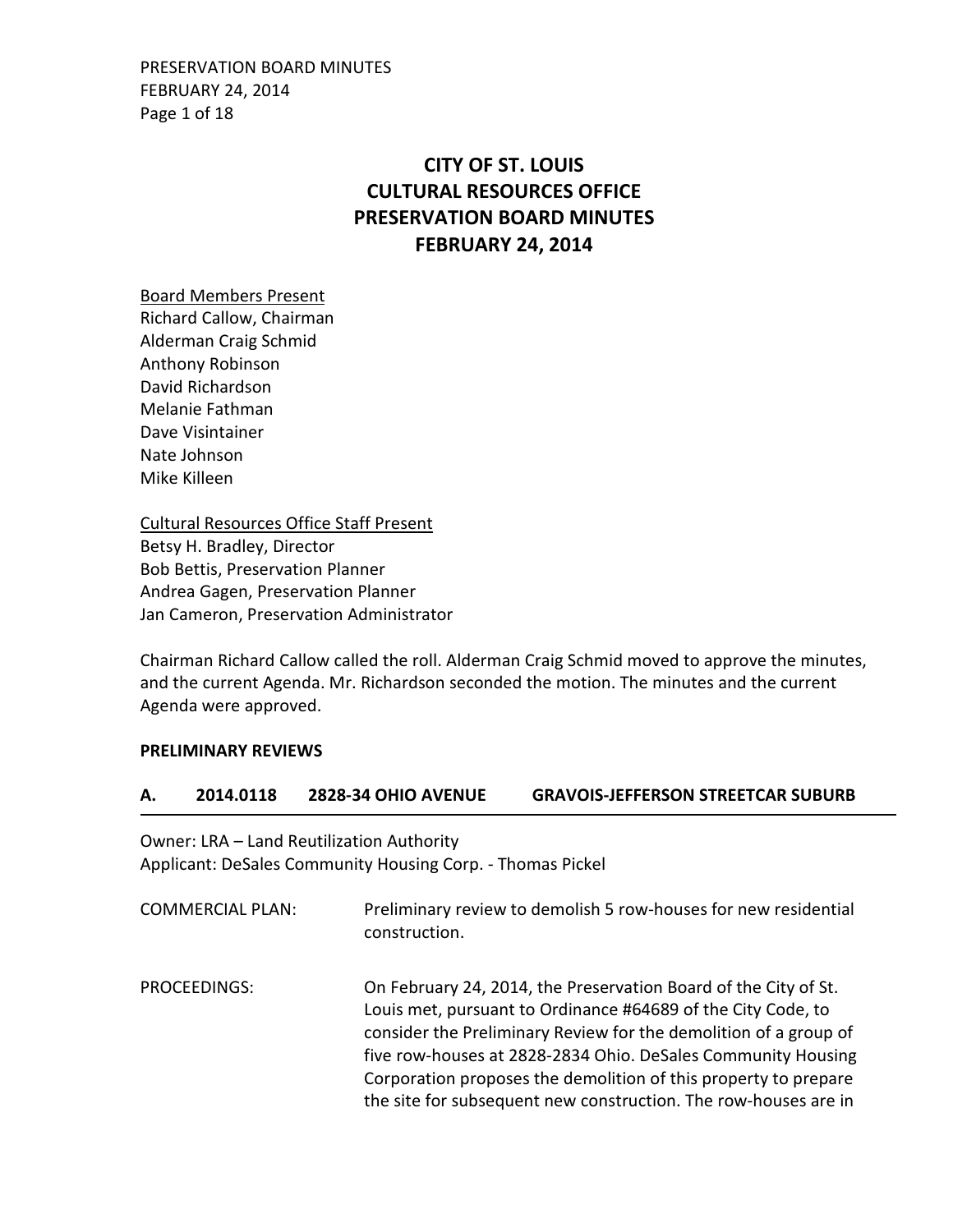## PRESERVATION BOARD MINUTES FEBRUARY 24, 2014 Page 2 of 18

|                           | the Gravois-Jefferson Streetcar Suburb National Register Historic<br>District and are in a Preservation Review District.                                                                                                                                                                                                                                                                                                                                                                                                                                                                                                                                                                                                                                                                                                                                                                                                                                                                                                                                                                                                                                                                                                                                           |
|---------------------------|--------------------------------------------------------------------------------------------------------------------------------------------------------------------------------------------------------------------------------------------------------------------------------------------------------------------------------------------------------------------------------------------------------------------------------------------------------------------------------------------------------------------------------------------------------------------------------------------------------------------------------------------------------------------------------------------------------------------------------------------------------------------------------------------------------------------------------------------------------------------------------------------------------------------------------------------------------------------------------------------------------------------------------------------------------------------------------------------------------------------------------------------------------------------------------------------------------------------------------------------------------------------|
|                           | Board members Richard Callow (Chairman), Alderman Craig<br>Schmid, Anthony Robinson, David Richardson, Melanie Fathman,<br>David Visintainer, Nate Johnson and Michael Killeen were present<br>for the testimony for this agenda item.                                                                                                                                                                                                                                                                                                                                                                                                                                                                                                                                                                                                                                                                                                                                                                                                                                                                                                                                                                                                                             |
|                           | Cultural Resources Office Director Betsy H. Bradley reviewed the<br>demolition review criteria as set forth in City Ordinances #64689,<br>as amended by Ordinance #64925, and #64832. Ms. Bradley<br>made a presentation that examined criteria for demolition and<br>presented the plans of the DeSales Community Housing<br>Corporation and the schematic drawings of the new construction<br>proposed for the site of the building under consideration for<br>demolition.                                                                                                                                                                                                                                                                                                                                                                                                                                                                                                                                                                                                                                                                                                                                                                                       |
|                           | Thomas Pickel, representing the DeSales Community Housing<br>Corporation, described the project, the estimated cost for<br>rehabilitation of the row-houses and project funding in great<br>detail.                                                                                                                                                                                                                                                                                                                                                                                                                                                                                                                                                                                                                                                                                                                                                                                                                                                                                                                                                                                                                                                                |
| <b>FINDINGS OF FACTS:</b> | The Preservation Board found that:<br>the buildings proposed for demolition are located in the<br>$\bullet$<br>Gravois-Jefferson Streetcar Suburb National Register Historic<br>District and a Preservation Review District;<br>the group of row-houses, constructed before 1875, now<br>consists of four identical units and the northern-most one, to<br>which an addition for commercial use extends to the front. All<br>of the row-houses are considered to be contributing buildings<br>in the Gravois Jefferson Streetcar Suburb National Register<br>Historic District nomination;<br>the buildings are in sound condition in terms of the ordinance<br>definition;<br>the block fronts of the 2800 block of Ohio are relatively intact<br>and this group of houses is the only one, in addition to one<br>other owned by LRA, that is not occupied and addressing this<br>group of buildings would improve the stability of the block;<br>the row-houses have a presence in the blockfront at a mid-<br>$\bullet$<br>block location;<br>DeSales Community Housing Corporation has had to alter its<br>plans from rehabilitation to demolition followed by new<br>construction for this group of buildings due to its inability to<br>get project funding; |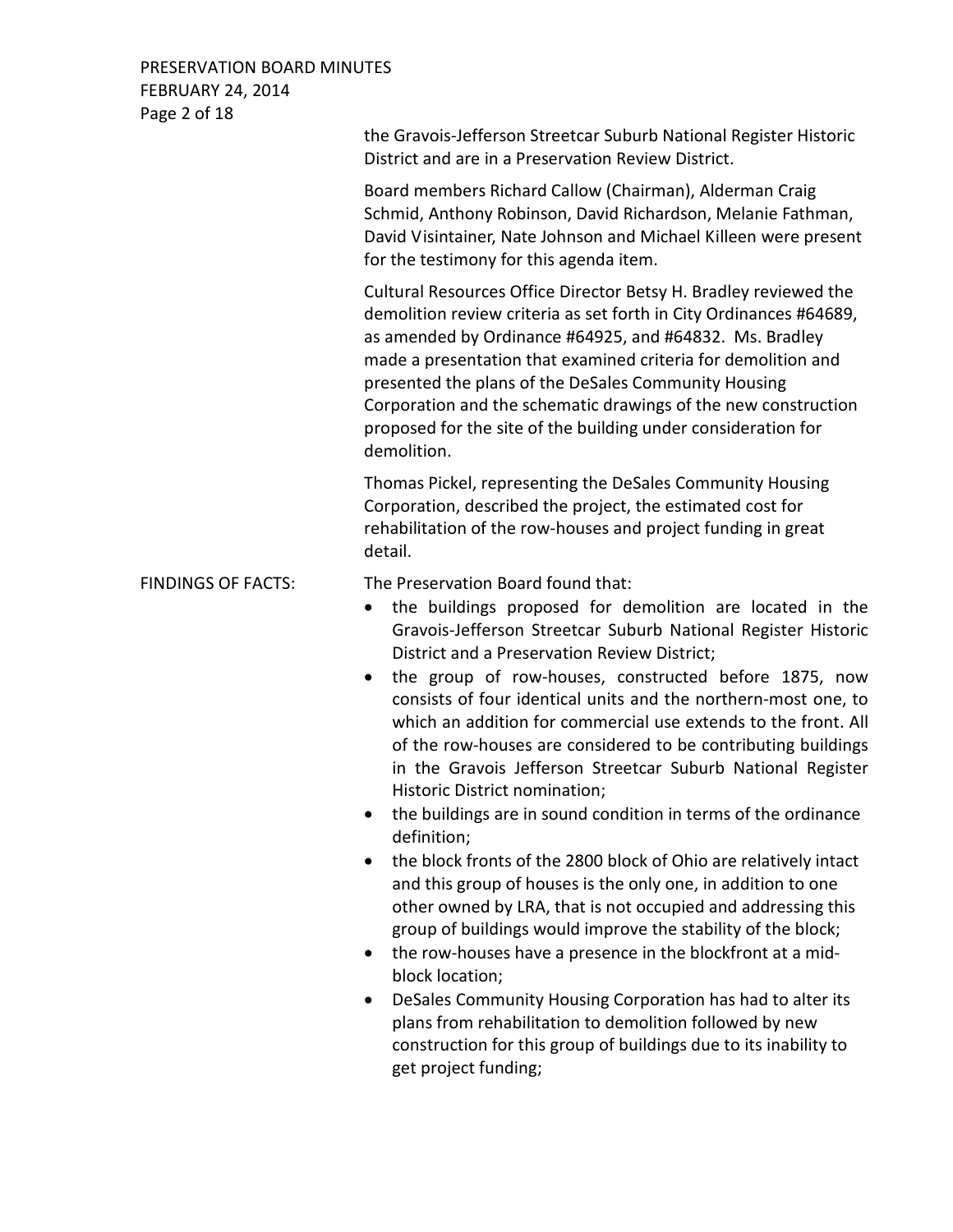PRESERVATION BOARD MINUTES FEBRUARY 24, 2014 Page 3 of 18

|                      | the proposed new construction would eliminate any possible<br>$\bullet$<br>significant gap in the streetscape should these buildings<br>continue to deteriorate and ultimately need demolition;<br>the three new buildings are proposed to be compatible with<br>$\bullet$<br>the existing streetscape;<br>as DeSales Community Housing Corporation redeveloped the<br>$\bullet$<br>properties immediately to the north on Ohio, it has been<br>committed to keeping and improving housing in the<br>neighborhood; and<br>DeSales Community Housing Corporation hopes to begin the<br>$\bullet$<br>new construction during the fall of 2014.                                                                                                                                      |
|----------------------|-----------------------------------------------------------------------------------------------------------------------------------------------------------------------------------------------------------------------------------------------------------------------------------------------------------------------------------------------------------------------------------------------------------------------------------------------------------------------------------------------------------------------------------------------------------------------------------------------------------------------------------------------------------------------------------------------------------------------------------------------------------------------------------|
| <b>BOARD ACTION:</b> | It was the decision of the Preservation Board to grant preliminary<br>approval of the proposed demolition, with the conditions that<br>final drawings and exterior materials will be reviewed and<br>approved by the Cultural Resources Office, as part of the review<br>of the project under Section 106 of the National Historic<br>Preservation Act of 1966, as amended, and evidence has been<br>provided that DeSales Community Housing Corporation has closed<br>on the Low Income Housing Tax Credit financing through the<br>Missouri Housing Development Commission. The motion was<br>made by Board member David Richardson and seconded by<br>Alderman Craig Schmid. The motion passed with seven Board<br>Members voting in favor of the motion and none opposing it. |

## **B. 2014.0111 2842 MAGNOLIA AVENUE FOX PARK HISTORIC DISTRICT**

| Owner/Applicant:        | DeSales Community Housing Corp. - Thomas Pickel                             |
|-------------------------|-----------------------------------------------------------------------------|
| <b>COMMERCIAL PLAN:</b> | Preliminary review to demolish 1 house for new residential<br>construction. |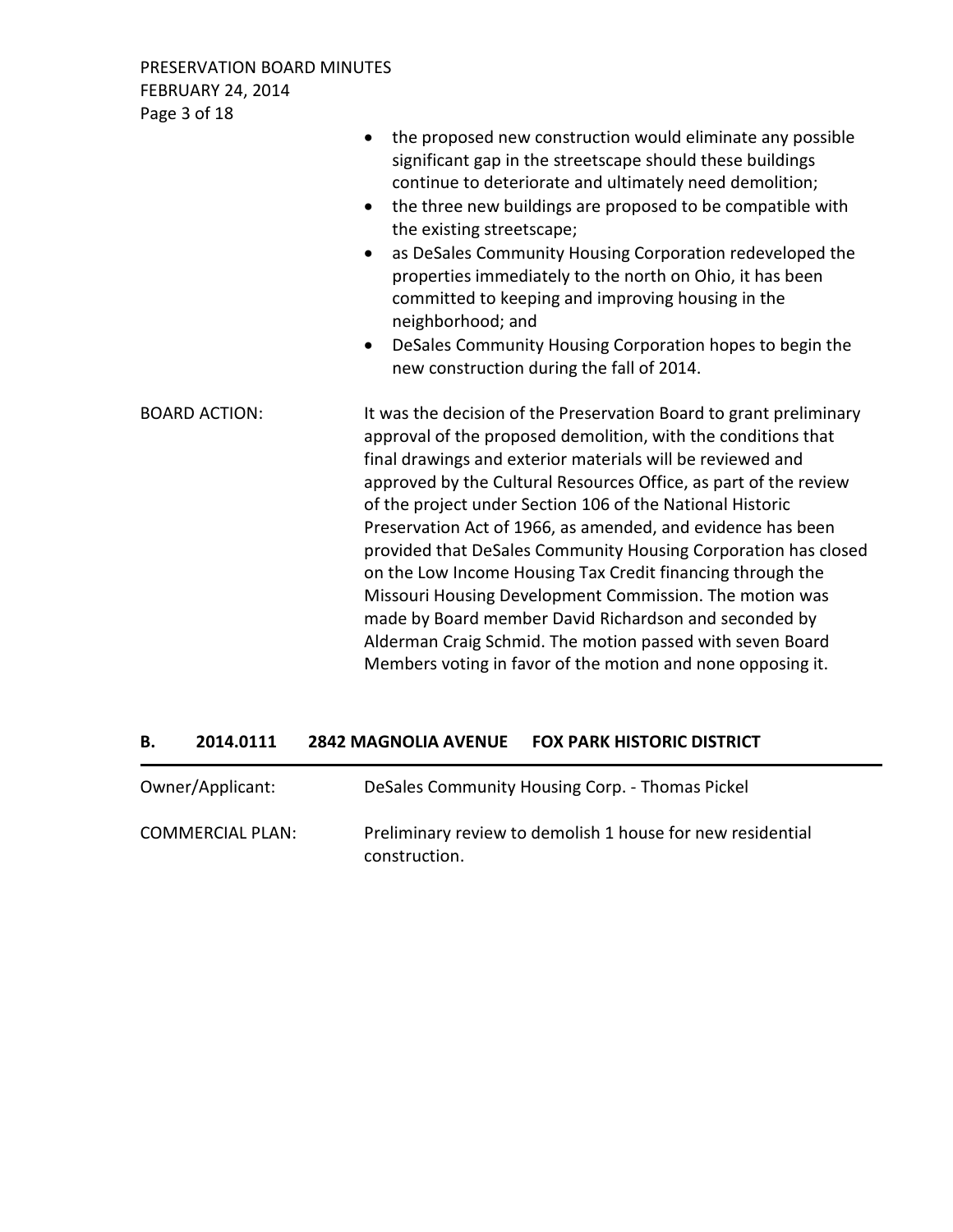## PRESERVATION BOARD MINUTES FEBRUARY 24, 2014 Page 4 of 18

| <b>PROCEEDINGS:</b>       | On February 24, 2014, the Preservation Board of the City of St.<br>Louis met, pursuant to Ordinance #64689 of the City Code, to<br>consider the Preliminary Review for the demolition of one<br>dwelling at 2842 Magnolia. DeSales Community Housing<br>Corporation proposes the demolition of this property to prepare<br>the site for subsequent new construction.                                                                                                                                                                                                |
|---------------------------|---------------------------------------------------------------------------------------------------------------------------------------------------------------------------------------------------------------------------------------------------------------------------------------------------------------------------------------------------------------------------------------------------------------------------------------------------------------------------------------------------------------------------------------------------------------------|
|                           | Board members, Richard Callow (Chairman), Alderman Craig<br>Schmid, Anthony Robinson, David Richardson, Melanie Fathman,<br>David Visintainer, Nate Johnson and Michael Killeen were present<br>for the testimony for this agenda item.                                                                                                                                                                                                                                                                                                                             |
|                           | The property is in the Fox Park Local Historic District, the St.<br>Francis de Sales National Register Historic District, and a<br><b>Preservation Review District.</b>                                                                                                                                                                                                                                                                                                                                                                                             |
|                           | Cultural Resources Office Director Betsy H. Bradley reviewed the<br>demolition review criteria as set forth in City Ordinances #64689,<br>as amended by Ordinance #64925, #64832 and #66098, the Fox<br>Park Local Historic District Construction and Restoration<br>Standards. Ms. Bradley made a presentation that examined<br>criteria for demolition and presented the plans of the DeSales<br>Community Housing Corporation and the schematic drawings of<br>the new construction proposed for the site of the building under<br>consideration for demolition. |
|                           | Thomas Pickel, representing the DeSales Community Housing<br>Corporation, described the project, and its funding, in greater<br>detail.                                                                                                                                                                                                                                                                                                                                                                                                                             |
| <b>FINDINGS OF FACTS:</b> | The Preservation Board found that:                                                                                                                                                                                                                                                                                                                                                                                                                                                                                                                                  |
|                           | 2842 Magnolia is located in the Fox Park Local Historic District,<br>the St. Francis de Sales National Register Historic District, and<br>a Preservation Review District;<br>2842 Magnolia was constructed prior to 1875 but has been<br>$\bullet$<br>altered over time; it is considered to be an historic building in<br>the Fox Park Local Historic District even though it is<br>categorized as non-contributing to the National Register<br>district;<br>the building is in sound condition under the definition of the<br>ordinance;                          |

• the loss of the existing building would have an effect on the urban design of Magnolia blockfront;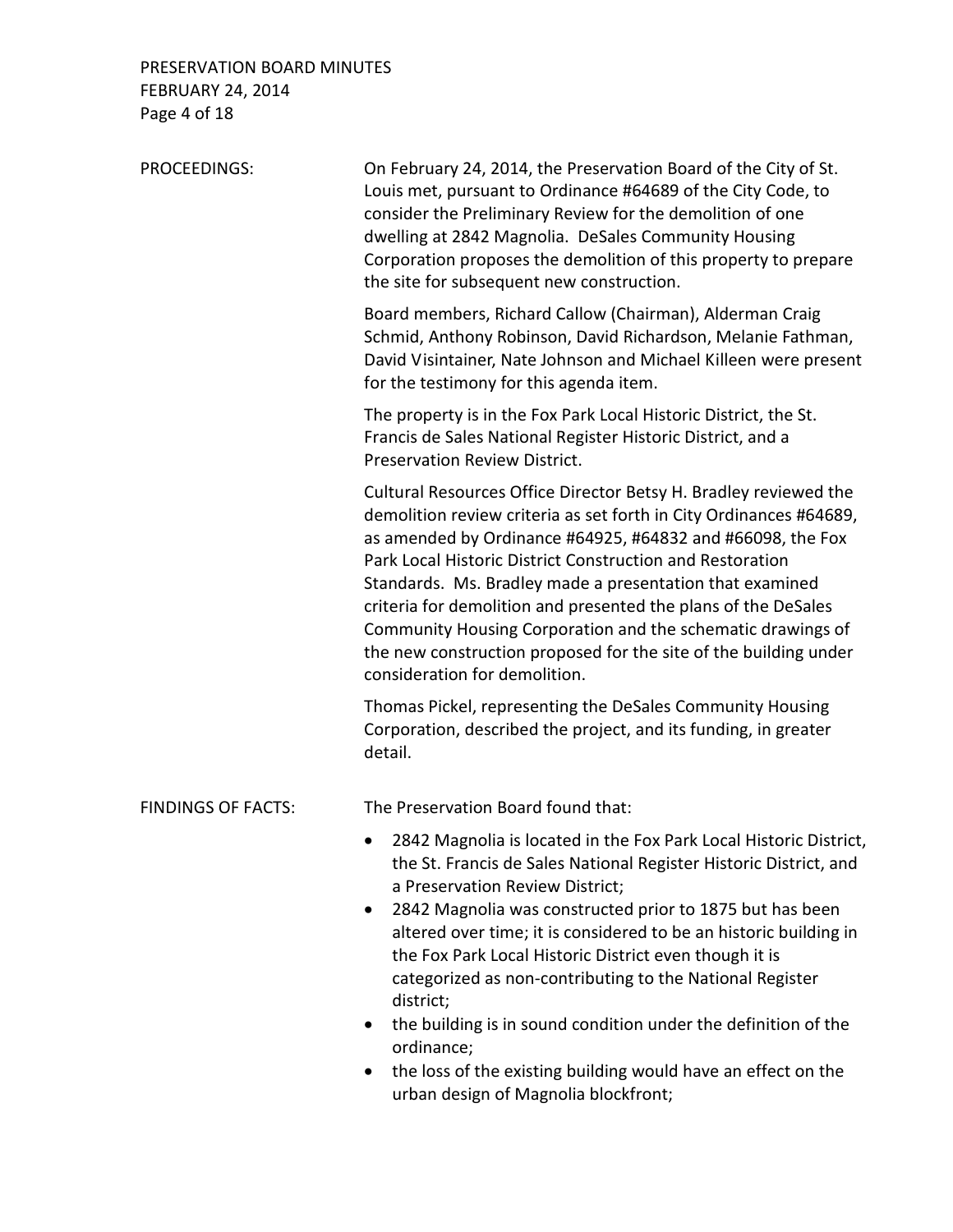PRESERVATION BOARD MINUTES FEBRUARY 24, 2014 Page 5 of 18

|                      | the uneven condition of buildings on the block does not<br>$\bullet$<br>strongly support private rehabilitation of such a small dwelling<br>in poor condition;<br>the demolition of 2842 Magnolia is considered in the larger<br>$\bullet$<br>DeSales project for the 2800 block of Magnolia, including the<br>rehabilitation of 2829 Magnolia, across the street;<br>as the DeSales project includes the rehabilitation of 2829<br>$\bullet$<br>Magnolia, the demolition of 2842 Magnolia meets a condition<br>for the approval of demolition in the Fox Park Local Historic<br>District Standards; and<br>the DeSales project includes the construction of three new<br>$\bullet$<br>buildings on the south side of Magnolia at 2842 and 2846, the<br>construction of which is planned to begin during the fall of<br>2014. |
|----------------------|-------------------------------------------------------------------------------------------------------------------------------------------------------------------------------------------------------------------------------------------------------------------------------------------------------------------------------------------------------------------------------------------------------------------------------------------------------------------------------------------------------------------------------------------------------------------------------------------------------------------------------------------------------------------------------------------------------------------------------------------------------------------------------------------------------------------------------|
| <b>BOARD ACTION:</b> | It was the decision of the Preservation Board to grant preliminary<br>approval of the proposed demolition, with the conditions that<br>final designs for the new construction are reviewed by the Board<br>and evidence has been provided that DeSales Community Housing<br>Corporation has closed on the Low Income Housing Tax Credit<br>financing through the Missouri Housing Development<br>Commission. The motion was made by Board member David<br>Richardson and seconded by Alderman Craig Schmid. The motion<br>passed with seven Board Members voting in favor of the motion<br>and none opposing it.                                                                                                                                                                                                              |

## **C. 2013.2118 5805 LINDELL BOULEVARD SKINKER DEBALIVIERE HISTORIC DISTRICT**

Owner: David P. Conner Applicant: Mark D. Conner

| <b>RESIDENTIAL PLAN:</b> | Preliminary review to construct new single family dwelling on<br>vacant lot.                                                                                                                                                                                                                                                                                                                   |
|--------------------------|------------------------------------------------------------------------------------------------------------------------------------------------------------------------------------------------------------------------------------------------------------------------------------------------------------------------------------------------------------------------------------------------|
| PROCEEDINGS:             | On February 24, 2014 the Preservation Board of the City of St.<br>Louis met, pursuant to Ordinance #64689 of the City Code, to<br>consider a Preliminary Review for a proposal for a new two-story<br>single-family house at 5805 Lindell Boulevard, in the Skinker-<br>DeBaliviere-Catlin Tract-Parkview Local Historic District. The<br>developer, Mark D. Conner submitted the application. |
|                          | Board members, Richard Callow (Chairman), Alderman Craig<br>Schmid, David Richardson, David Visintainer, Nate Johnson,<br>Melanie Fathman, Michael Killeen and Anthony Robinson were                                                                                                                                                                                                           |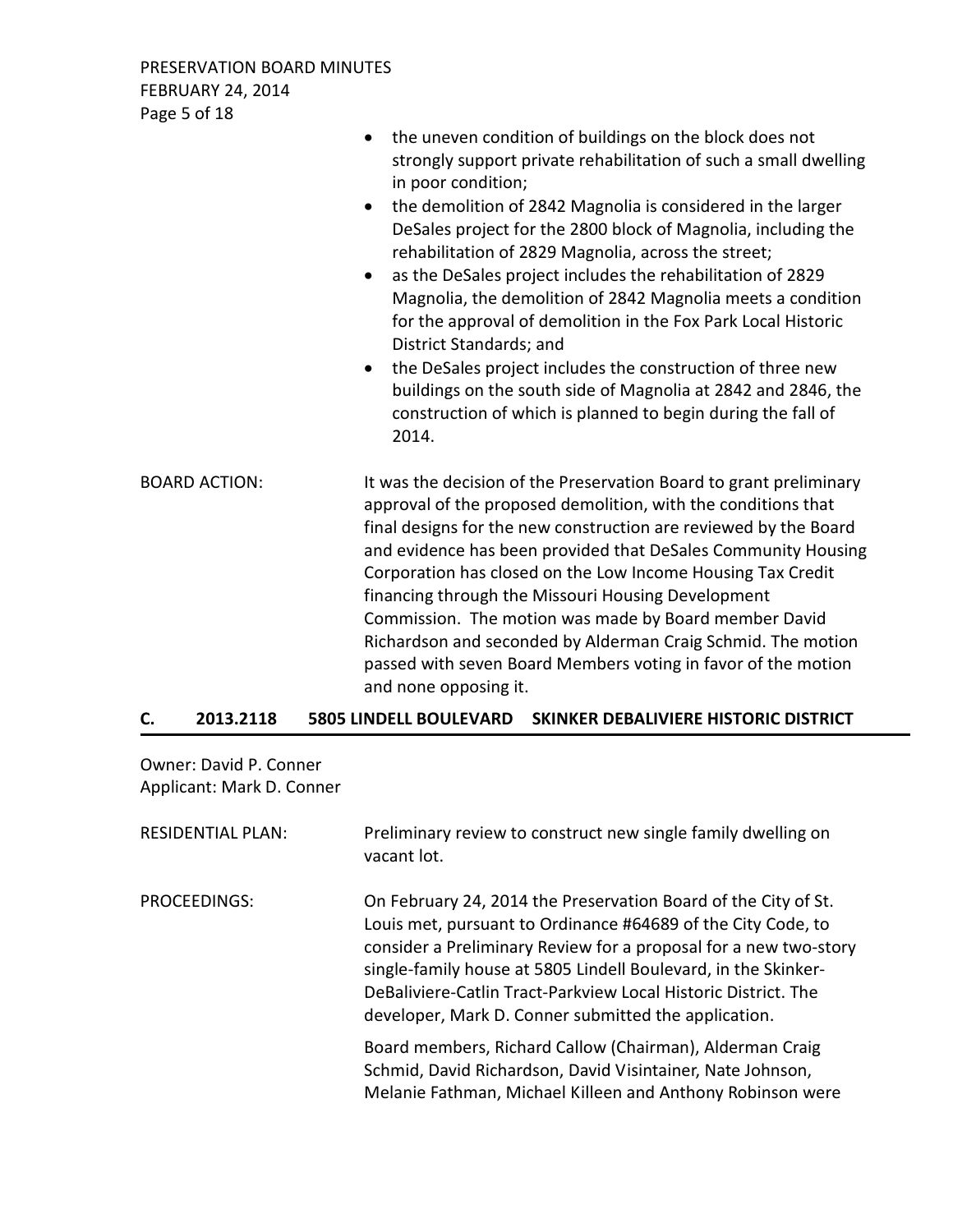PRESERVATION BOARD MINUTES FEBRUARY 24, 2014 Page 6 of 18

|                           | present for the testimony for this agenda item.                                                                                                                                                                                                                                                                                                                                                                                                                                                                                                                                                                    |
|---------------------------|--------------------------------------------------------------------------------------------------------------------------------------------------------------------------------------------------------------------------------------------------------------------------------------------------------------------------------------------------------------------------------------------------------------------------------------------------------------------------------------------------------------------------------------------------------------------------------------------------------------------|
|                           | Andrea Gagen of the Cultural Resources Office made a<br>presentation that examined the section of City Ordinance #57688,<br>which sets forth the standards for new residential construction in<br>the Skinker-DeBaliviere Local Historic District. She testified that<br>the project was generally in compliance with the Standards.                                                                                                                                                                                                                                                                               |
|                           | Mark D. Connor, project developer, testified on behalf of the<br>project. He showed the Board a color rendering of the proposed<br>house.                                                                                                                                                                                                                                                                                                                                                                                                                                                                          |
| <b>FINDINGS OF FACTS:</b> | The Preservation Board found that:<br>5805 Lindell Blvd. is located in the Skinker-DeBaliviere<br>$\bullet$<br>Certified Local Historic District;<br>the proposed site for construction is a large vacant lot located<br>$\bullet$<br>on the north side of Lindell Blvd, across from Forest Park;<br>the applicant has proposed to construct a two-story brick<br>$\bullet$<br>dwelling with stone trim, and meets all other standards for<br>new construction; and that<br>the garage wing, while set back from the main façade, is used<br>$\bullet$<br>to approximate the massing of the neighboring buildings. |
| <b>BOARD ACTION:</b>      | It was the decision of the Preservation Board to grant preliminary<br>approval of the Preliminary Review of the proposed new<br>construction, with the condition that the design be developed as<br>proposed and that design details will be reviewed and approved<br>by the Cultural Resources Office to ensure compliance with the<br>district standards. Board Member Fathman made the motion to<br>grant approval, which was seconded by Alderman Schmid. The<br>motion passed unanimously with seven board members voting.                                                                                    |

## **D. 2014.0062 4384-86 OLIVE BOULEVARD CENTRAL WEST END HISTORIC DISTRICT**

Owner/Applicant: Fenix Fund LLC – Marcus Adamonis

| <b>REDISENTIAL PLAN:</b> | Preliminary review to construct a two-family dwelling on vacant<br>lot. |
|--------------------------|-------------------------------------------------------------------------|
| <b>PROCEFDINGS:</b>      | On February 24, 2014, the Preservation Board of the City of St.         |

PROCEEDINGS: On February 24, 2014, the Preservation Board of the City of St. Louis met pursuant to Ordinance #64689 of the City Code, to consider Preliminary Review of an application to construct a two-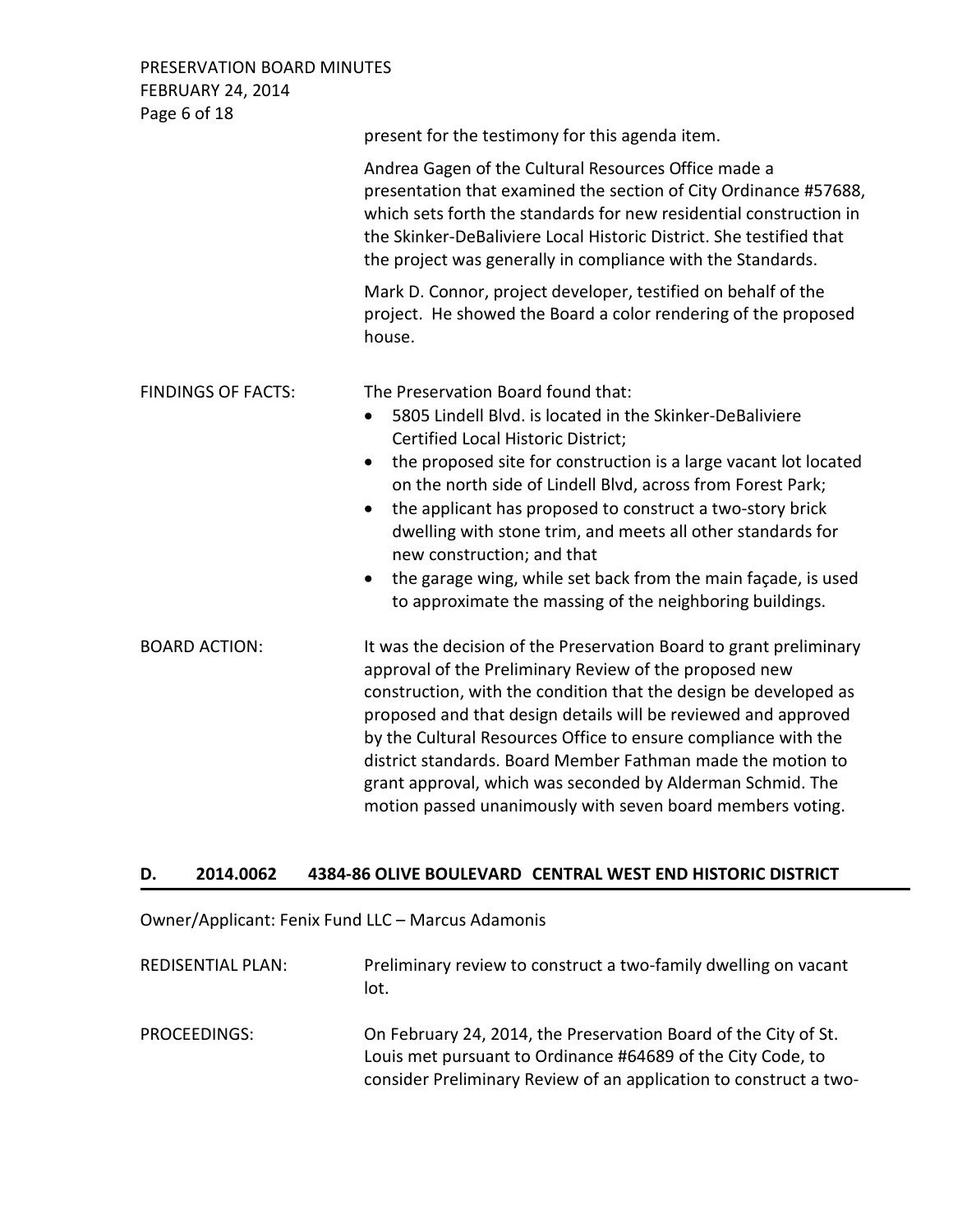## PRESERVATION BOARD MINUTES FEBRUARY 24, 2014 Page 7 of 18

|                           | family home at 4384-86 Olive St, located in the Central West End<br>Certified Local Historic District.                                                                                                                                                                                                                                                                                                                                                                                                                                                                                                                                                                                                                                                                                                                                                                                                                                                                                                                                                                                                                                                                           |
|---------------------------|----------------------------------------------------------------------------------------------------------------------------------------------------------------------------------------------------------------------------------------------------------------------------------------------------------------------------------------------------------------------------------------------------------------------------------------------------------------------------------------------------------------------------------------------------------------------------------------------------------------------------------------------------------------------------------------------------------------------------------------------------------------------------------------------------------------------------------------------------------------------------------------------------------------------------------------------------------------------------------------------------------------------------------------------------------------------------------------------------------------------------------------------------------------------------------|
|                           | Board members Richard Callow (Chairman), Alderman Craig<br>Schmid, Anthony Robinson, David Richardson, Melanie Fathman,<br>David Visintainer, Nate Johnson and Michael Killeen were present<br>for the testimony for this agenda item.                                                                                                                                                                                                                                                                                                                                                                                                                                                                                                                                                                                                                                                                                                                                                                                                                                                                                                                                           |
|                           | Bob Bettis of the Cultural Resources Office submitted into the<br>record certified copies of City Ordinances #64689, as amended by<br>Ordinance #64925, and #64832 and the Central West End Historic<br>District Ordinance, #69423. Mr. Bettis analyzed the proposed two-<br>family dwelling in the context of the Central West End Historic<br>District Standards. He recommended that the Board grant<br>preliminary approval of the project subject to review of the final<br>details, materials and drawings by the Cultural Resources Office.                                                                                                                                                                                                                                                                                                                                                                                                                                                                                                                                                                                                                               |
|                           | Anthony Duncan, architect for the project, testified on behalf of<br>the owner.                                                                                                                                                                                                                                                                                                                                                                                                                                                                                                                                                                                                                                                                                                                                                                                                                                                                                                                                                                                                                                                                                                  |
| <b>FINDINGS OF FACTS:</b> | The Preservation Board found that:                                                                                                                                                                                                                                                                                                                                                                                                                                                                                                                                                                                                                                                                                                                                                                                                                                                                                                                                                                                                                                                                                                                                               |
|                           | 4384-86 Olive is located in the Central West End Certified<br>$\bullet$<br>Local Historic District;<br>the property is at the very edge of the district;<br>$\bullet$<br>the 4300 block of Olive has sustained extensive demolition of<br>$\bullet$<br>its original fabric and the construction of a number of<br>buildings of varied mass, scale and height has created an<br>inconsistent block face;<br>the owner and architect have worked with staff to redesign<br>$\bullet$<br>the project in order to get it closer into compliance with the<br>historic district standards;<br>the setback of the proposed building conforms to the building<br>$\bullet$<br>line of the block;<br>the floor levels of the building align with those of adjacent<br>$\bullet$<br>buildings;<br>the proposed penthouse is set back several feet from the front<br>$\bullet$<br>of the building and will not be street visible; and<br>that staff has not seen an example of the proposed material<br>$\bullet$<br>on the side of the building. However, the distance between<br>the neighboring houses and the proposed brick returns will<br>minimize its visibility from Olive Street. |
| <b>BOARD ACTION:</b>      | It was the decision of the Preservation Board to grant Preliminary<br>Approval of the application to construct the new house. The                                                                                                                                                                                                                                                                                                                                                                                                                                                                                                                                                                                                                                                                                                                                                                                                                                                                                                                                                                                                                                                |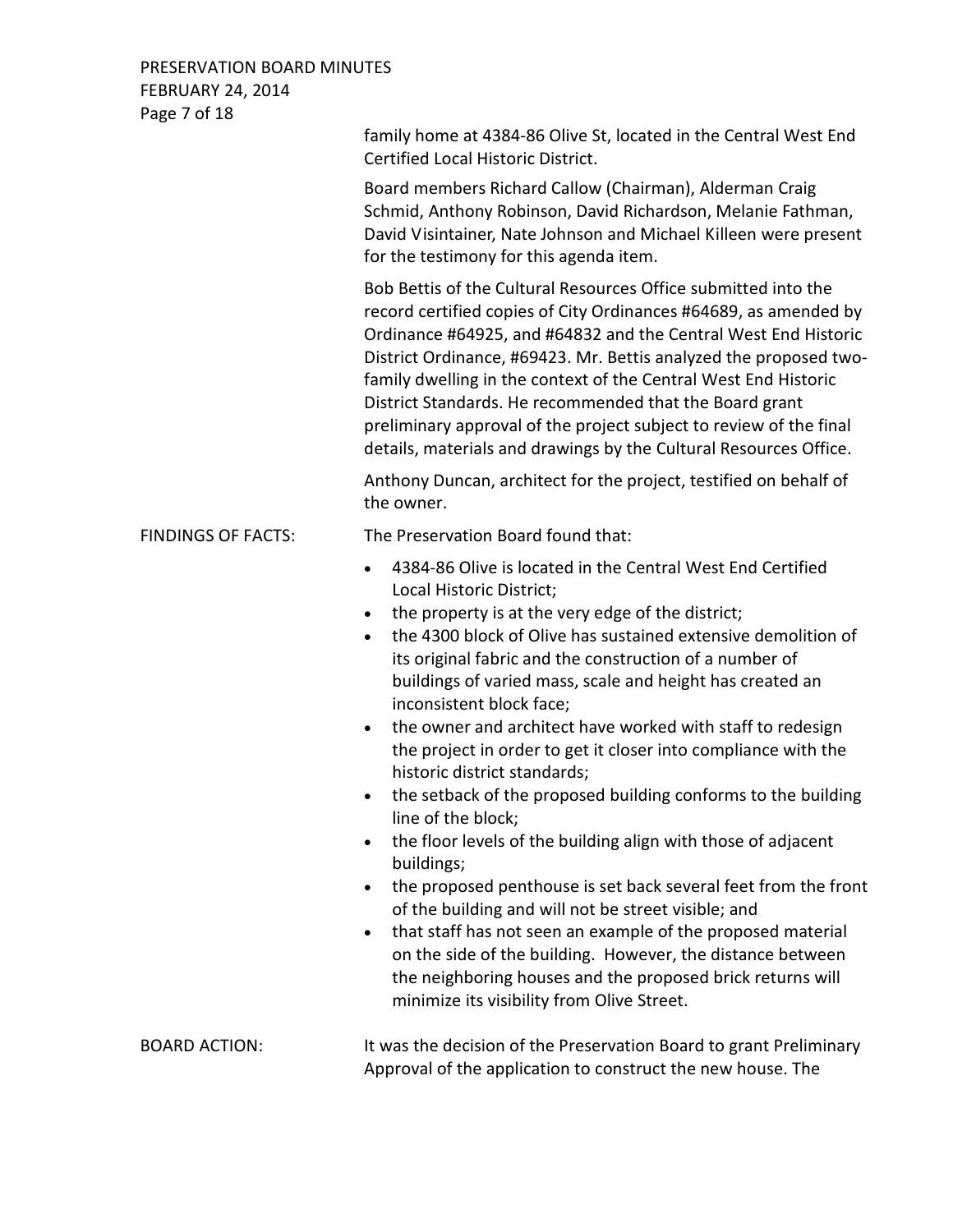motion was made by Board member David Visintainer and seconded by Mr. Johnson. The motion passed seven to zero.

| Ε.                  | 2013.2036                 | 1000 SIDNEY STREET                                                                | <b>SOULARD HISTORIC DISTRICT</b>                                                                                                                                                                                                                                                                                                                                                                                                                     |
|---------------------|---------------------------|-----------------------------------------------------------------------------------|------------------------------------------------------------------------------------------------------------------------------------------------------------------------------------------------------------------------------------------------------------------------------------------------------------------------------------------------------------------------------------------------------------------------------------------------------|
|                     | Owner: RPSLRD, LLC        | Applicant: Killeen Studio Architects - David Lisinski                             |                                                                                                                                                                                                                                                                                                                                                                                                                                                      |
|                     | <b>RESIDENTIAL PLAN:</b>  | structure.                                                                        | New building permit application to enclose a roofed patio                                                                                                                                                                                                                                                                                                                                                                                            |
| <b>PROCEEDINGS:</b> |                           | Historic District.                                                                | On February 24, 2014, the Preservation Board of the City of St.<br>Louis met pursuant to Ordinance #64689 of the City Code, to<br>consider Preliminary Review of an application to enclose a<br>patio at 1000 Sidney St, located in the Soulard Certified Local                                                                                                                                                                                      |
|                     |                           | the item.                                                                         | Board members Richard Callow (Chairman), Alderman Craig<br>Schmid, Anthony Robinson, David Richardson, Melanie Fathman,<br>David Visintainer and Nate Johnson were present for the<br>testimony for this agenda item. Mike Killeen recused himself from                                                                                                                                                                                              |
|                     |                           |                                                                                   | Bob Bettis of the Cultural Resources Office submitted into the<br>record certified copies of City Ordinances #64689, as amended by<br>Ordinance #64925, and #64832 and the Soulard Historic District<br>Ordinance, #62382. Mr. Bettis detailed why the proposed patio<br>enclosure was not in compliance with the Soulard Historic District<br>Standards. He recommended that the Board deny preliminary<br>approval of the project subject because. |
|                     |                           | design.                                                                           | Mike Killeen, the architect, and Jon Vieluf, the owner testified<br>asking that the Board grant Preliminary Approval of the proposed                                                                                                                                                                                                                                                                                                                 |
|                     | <b>FINDINGS OF FACTS:</b> |                                                                                   | The Preservation Board found that:                                                                                                                                                                                                                                                                                                                                                                                                                   |
|                     |                           | $\bullet$<br>Historic District;<br>$\bullet$<br>might be acceptable;<br>$\bullet$ | 1000 Sidney St. is located in the Soulard Certified Local<br>the project is being brought back to the Board to consider a<br>revised design, an approach that a Board member suggested<br>the proposed enclosure with vinyl tent walls does not comply<br>with Soulard Historic District Standards and is not based on a<br>Model Example, as required by those standards;                                                                           |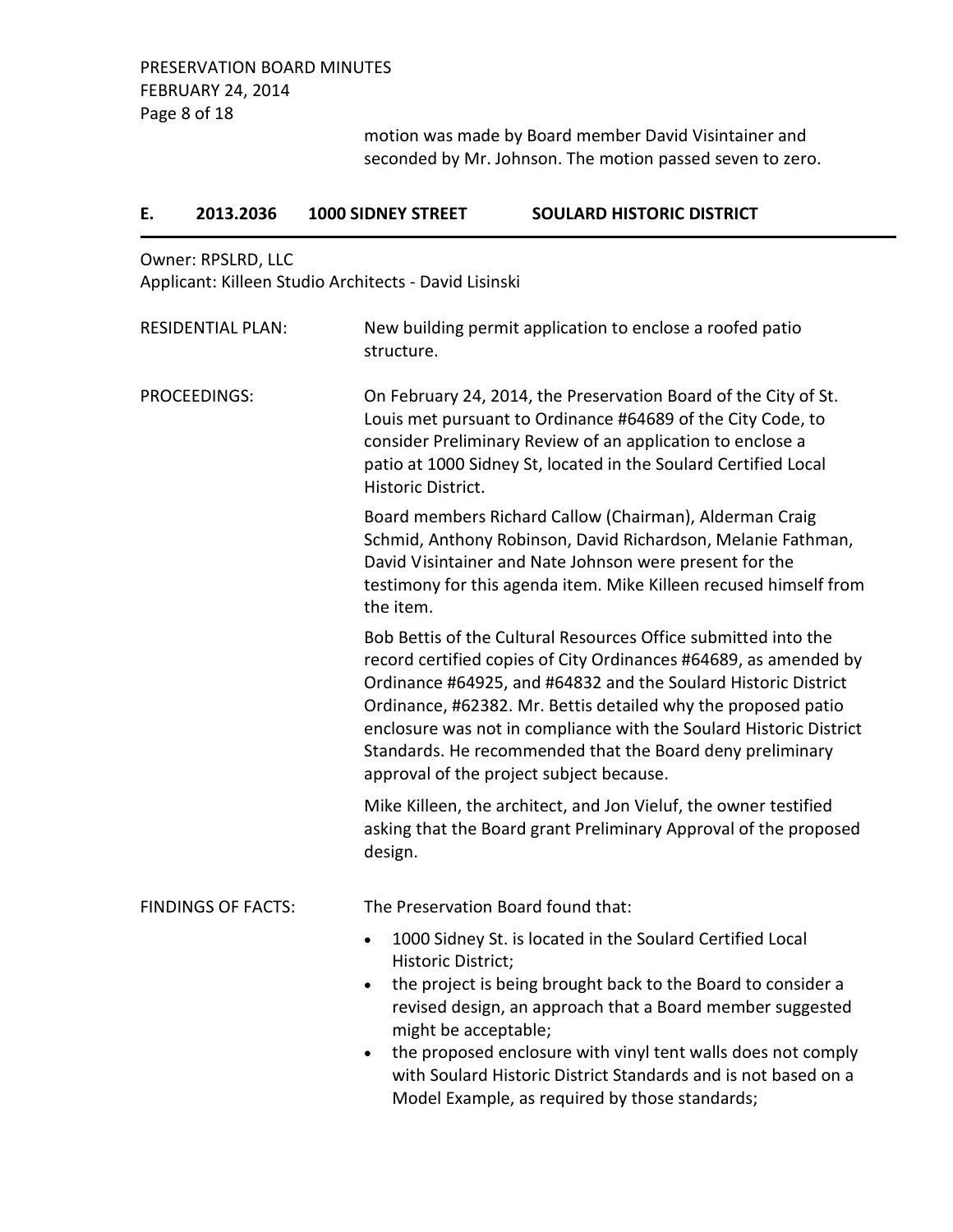PRESERVATION BOARD MINUTES FEBRUARY 24, 2014 Page 9 of 18

- the vinyl tent walls are proposed for seasonal use;
- the proposed walls will be a dark color and will be placed behind the columns and decorated arched elements. the door has been moved to the west side to limit its visibility; and
- the enclosure will be constructed on a Semi-Public facade and two sides of it will be highly visible from Sidney Street.
- BOARD ACTION: It was the decision of the Preservation Board to grant Preliminary Approval of the application to enclose the patio with vinyl tent walls. The motion was made by Board member Nate Johnson and seconded by Mr. Robinson. The motion passed six to zero.

#### **NEW APPLICATIONS**

| 2014.0046<br>F.               | <b>4150 BLAINE AVENUE</b><br><b>NORTH I-44 HISTORIC DISTRICT</b>                                                                                                                                                                                                                                                                                                                                                                                                                                                                                                                                                                                                                           |
|-------------------------------|--------------------------------------------------------------------------------------------------------------------------------------------------------------------------------------------------------------------------------------------------------------------------------------------------------------------------------------------------------------------------------------------------------------------------------------------------------------------------------------------------------------------------------------------------------------------------------------------------------------------------------------------------------------------------------------------|
|                               | Owner: Garden District Commission - Thomas Pickel                                                                                                                                                                                                                                                                                                                                                                                                                                                                                                                                                                                                                                          |
| Applicant: UIC - Sarah Gibson |                                                                                                                                                                                                                                                                                                                                                                                                                                                                                                                                                                                                                                                                                            |
| <b>RESIDENTIAL PLAN:</b>      | New application to construct a single family dwelling on vacant<br>lot.                                                                                                                                                                                                                                                                                                                                                                                                                                                                                                                                                                                                                    |
| PROCEEDINGS:                  | On February 24, 2014, the Preservation Board of the City of St.<br>Louis met, pursuant to Ordinance #64689 of the City Code, to<br>consider a building permit application to construct a two-story<br>single-family house at 4150 Blaine Avenue in the North I-44<br>Certified Local Historic District.                                                                                                                                                                                                                                                                                                                                                                                    |
|                               | Board members, Richard Callow (Chairman), Alderman Craig<br>Schmid, Anthony Robinson, Nate Johnson, David Richardson,<br>Melanie Fathman, David Visintainer and Michael Killeen were<br>present for the testimony for this agenda item.                                                                                                                                                                                                                                                                                                                                                                                                                                                    |
|                               | Jan Cameron of the Cultural Resources Office made a presentation<br>that examined the North I-44 Historic District Ordinance #60370,<br>which sets forth the standards for new residential construction in<br>the local historic district. She reported this was the first house of a<br>planned seven-house development on this block of Blaine that<br>had received the Preservation Board's preliminary approval at its<br>August 27, 2013 meeting. This approval was conditioned with the<br>requirement that the developer reconsider the proposed exterior<br>materials, which did not comply with the Historic District<br>Standards. The current application does not address this |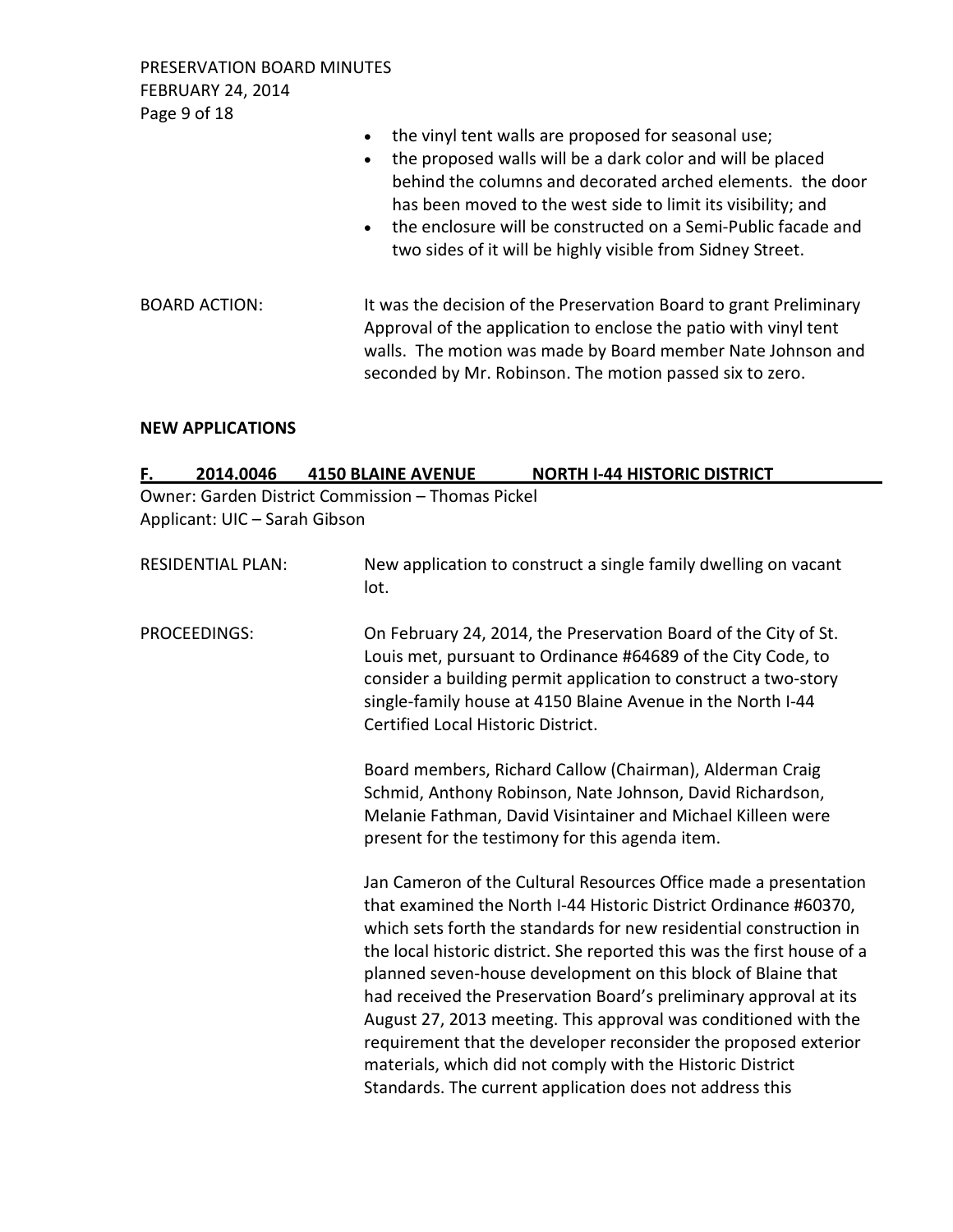## PRESERVATION BOARD MINUTES FEBRUARY 24, 2014 Page 10 of 18

|                          | requirement, and specifies a material similar to that in the original<br>proposal.                                                                                                                                                                                                                                                                                                                                                                                                                                                                                                                                                                                                                                                                                                                                                                                                                                                                                                                                                                                                                                                                                                                                                                                                                                                                                                                                                                                                                                                                                                        |
|--------------------------|-------------------------------------------------------------------------------------------------------------------------------------------------------------------------------------------------------------------------------------------------------------------------------------------------------------------------------------------------------------------------------------------------------------------------------------------------------------------------------------------------------------------------------------------------------------------------------------------------------------------------------------------------------------------------------------------------------------------------------------------------------------------------------------------------------------------------------------------------------------------------------------------------------------------------------------------------------------------------------------------------------------------------------------------------------------------------------------------------------------------------------------------------------------------------------------------------------------------------------------------------------------------------------------------------------------------------------------------------------------------------------------------------------------------------------------------------------------------------------------------------------------------------------------------------------------------------------------------|
|                          | Sarah Gibson testified on behalf of UIC, the developer and<br>designer of the project. She indicated that the developer wants to<br>provide smaller, less-expensive residential options and that the<br>use of brick on the front elevation would threaten a price-point,<br>which was already high because of geothermal heating and<br>cooling and other energy-saving amenities. Ms. Gibson also<br>testified that the project had received the support of the<br>neighborhood and the McRee Town Development Corporation.                                                                                                                                                                                                                                                                                                                                                                                                                                                                                                                                                                                                                                                                                                                                                                                                                                                                                                                                                                                                                                                             |
| <b>FINDINGS OF FACTS</b> | The Preservation Board found that:<br>the proposed site for construction, 4150 Blaine, is located in<br>$\bullet$<br>the North I-44 Local Historic District, and is the first of a seven-<br>building development on this site;<br>the developer proposes at this time to construct one two-story<br>house with a combination of exterior façade materials, including<br>cement fiberboard clapboard siding;<br>the front and side façades of the house will be dominated by<br>cement fiber board panels installed in a tiered and asymmetrical<br>arrangement; the front façade will have a rectangular area<br>surrounding the entry that will be sided with cement clapboards<br>with a 4-inch exposure;<br>the design of the house received a conditional preliminary<br>$\bullet$<br>approval by the Preservation Board at its August 2013 meeting,<br>with the requirement that the applicant address an alternative<br>to the non-compliant exterior materials proposed at that time.<br>Neither of the materials indicated for this house meet the<br>direction provided in the historic district standards for new<br>construction;<br>as the building is the first in a group of seven new buildings, its<br>exterior materials are important for compatibility with the<br>larger district, as well as the immediate new construction; and<br>that while the developer stated that substituting other materials<br>for the proposed cement fiber board panels would make the<br>project's price-point unattainable, this assertion was<br>unaccompanied by any documentation. |
| <b>BOARD ACTION:</b>     | After due consideration and after weighing each piece of evidence<br>and making a determination of the credibility of the witnesses,                                                                                                                                                                                                                                                                                                                                                                                                                                                                                                                                                                                                                                                                                                                                                                                                                                                                                                                                                                                                                                                                                                                                                                                                                                                                                                                                                                                                                                                      |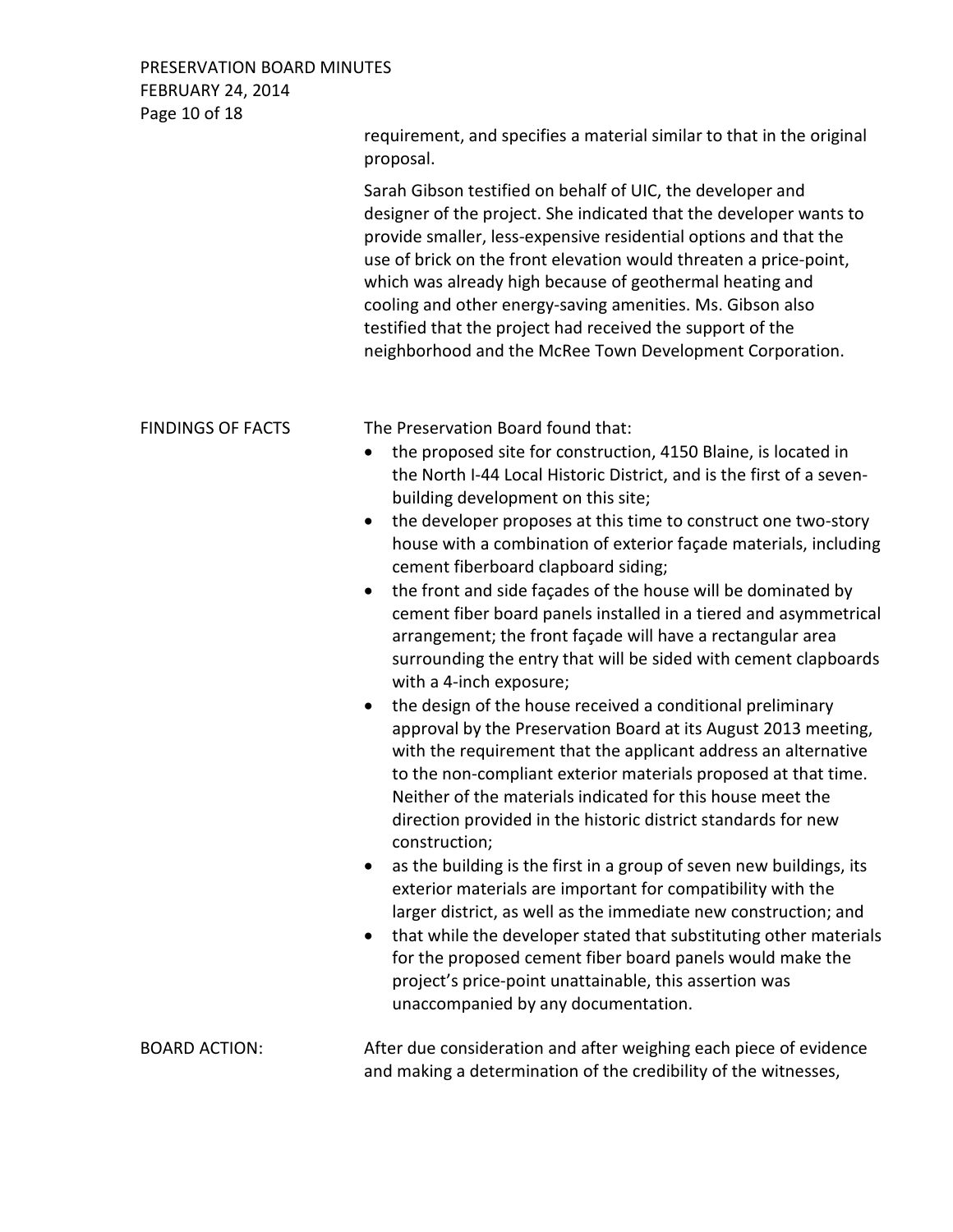the Board has made a determination as to the substance and credibility of the evidence and exhibits.

The Preservation Board denied the application as submitted and directed the applicant to propose compliant exterior building materials for the new construction. The motion was made by Board member Anthony Robinson and seconded by Alderman Craig Schmid. The motion passed five to two, with Board members Mike Killeen and Nate Johnson opposing the motion.

## **G. 2014.0201 5100 S. BROADWAY AVENUE CITY LANDMARK #43 and 2014.0067 5224 S. BROADWAY AVENUE SOUTH BROADWAY BLUFFS**

| Owner/Applicant:        | McBride & Sons Homes - Jennifer Balsley                                                                                                                                                                                                                                                                                                                                                                                                                                                                                                                                                                                   |
|-------------------------|---------------------------------------------------------------------------------------------------------------------------------------------------------------------------------------------------------------------------------------------------------------------------------------------------------------------------------------------------------------------------------------------------------------------------------------------------------------------------------------------------------------------------------------------------------------------------------------------------------------------------|
| <b>COMMERCIAL PLAN:</b> | New building permit application for grading, site work and<br>residential construction.                                                                                                                                                                                                                                                                                                                                                                                                                                                                                                                                   |
| PROCEEDINGS:            | On February 24, 2014, the Preservation Board of the City of St.<br>Louis met, pursuant to Ordinance #64689 of the City Code, to<br>consider a building permit application and the Preliminary Review<br>for the construction of six 2-story townhouse buildings to<br>complete a project started in 2005 on a property located in the<br>South Broadway Bluffs City Landmark District. McBride & Son<br>Homebuilders has applied for a building permit for grading and<br>site work for the new units, and that application affords the<br>opportunity to consider the new buildings as a Preliminary<br>Review.          |
|                         | Board members Richard Callow (Chairman), Alderman Craig<br>Schmid, Anthony Robinson, Melanie Fathman, David Visintainer,<br>Nate Johnson and Michael Killeen were present for the testimony<br>for this agenda item. David Richardson recused himself from the<br>discussion of and voting on this agenda item.                                                                                                                                                                                                                                                                                                           |
|                         | Cultural Resources Office Director Betsy H. Bradley noted that City<br>Ordinances #64689, as amended by Ordinance #64925, sets forth<br>the jurisdiction of the Preservation Board to review changes<br>proposed to City Landmark sites. She reviewed the history of the<br>stalled project, first reviewed by the Preservation Board in<br>November 2005, and the reasons stated for the designation of the<br>South Broadway Bluffs City Landmark District, for which there are<br>no specific Historic District Standards. Ms Bradley also presented<br>six architectural design changes that would make the design of |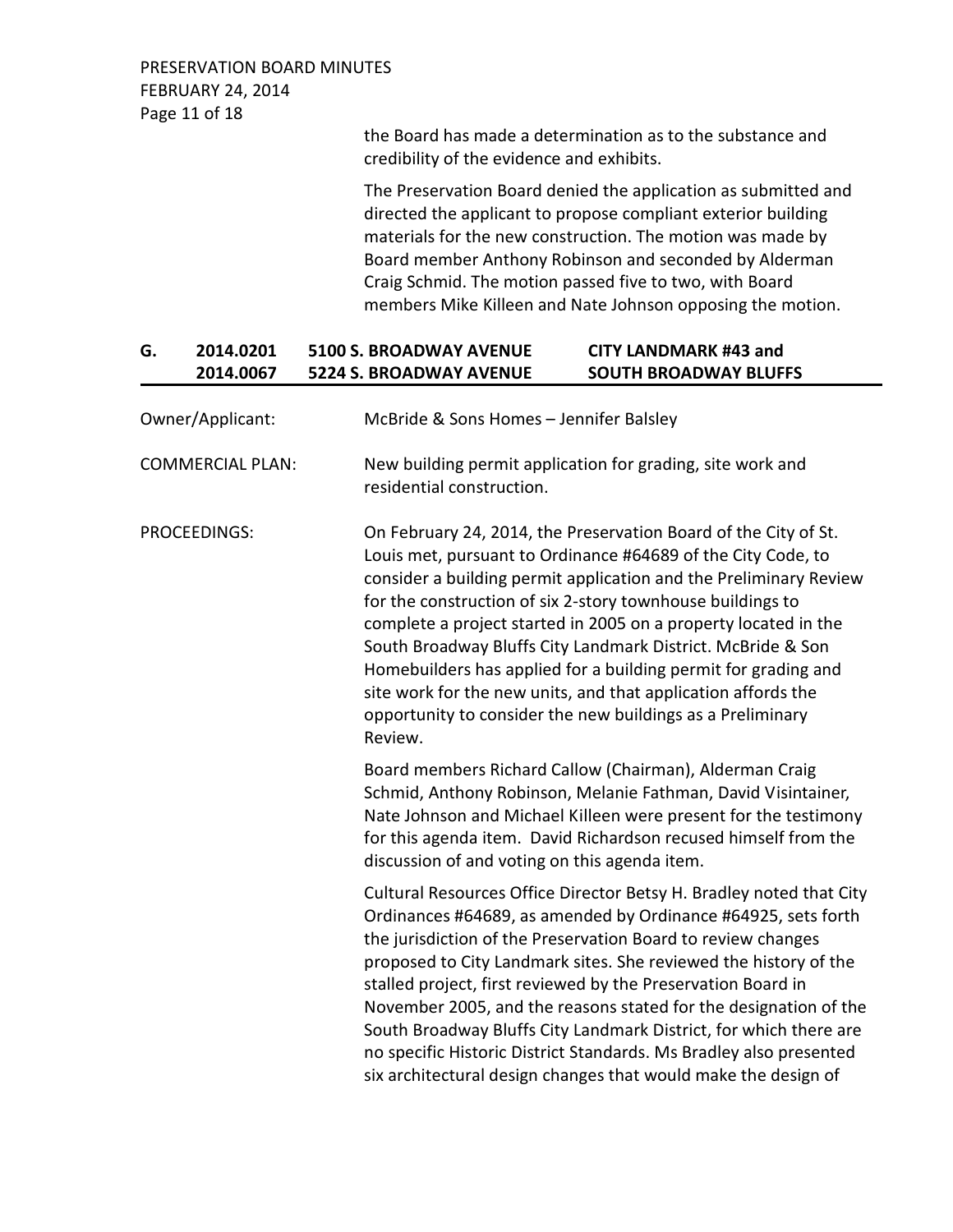PRESERVATION BOARD MINUTES FEBRUARY 24, 2014 Page 12 of 18

> the new buildings more compatible with the design of the existing building, a design previously approved by the Preservation Board:

- 1. Move the traditional design towards the contemporary style of the existing building through the use of different styles and types of doors and windows;
- 2. Place brick at the west corners of the corners of the end buildings, perhaps moving brick from the recessed areas of the façades, so that the buildings have brick elements that related to similar elements on the existing building;
- 3. Use cement board siding or panels rather than vinyl;
- 4. Add a full-length deck at the main story of the east elevations facing the bluffs, to minimize the uniform effect of siding and add some character to this elevation;
- 5. Change the standing seam metal roof over the garage extensions to the same roofing material as the main structures; and
- 6. Add additional landscaping to screen the view of the garage doors from Broadway.

Brennen Soval of Husch Blackwell, representing McBride & Son, stated that the applicant seeks approval of the proposal as presented because the firm feels that the project is in compliance with all the review and code requirements. He addressed the architectural suggestions and stated that McBride & Son commits to extending the brick for five feet around the western corners of the buildings and to use cement board, rather than vinyl, siding on the other elevations. He stated that patios and decks had been designed for each unit at all levels and that glass railings would be used on such features which are options to be presented to home buyers. He stated that evergreen plants have been added to the landscape plan between the parking area and S. Broadway. While McBride & Son would be amenable to using glass front doors, it prefers not to change the standing-seam roof material visible on the S. Broadway sides of the buildings. He stated that the developer feels that the Minimal-Traditional design of the buildings fits into the context of S. Broadway.

Alderman Thomas Villa spoke in favor of the project, noting how rare new housing starts are in Ward 11.

Karla Ambos, representing most of the occupants of the completed condominium building on the site, spoke in favor of the project. She also supported most of the suggested architectural changes but stated that she felt that there was no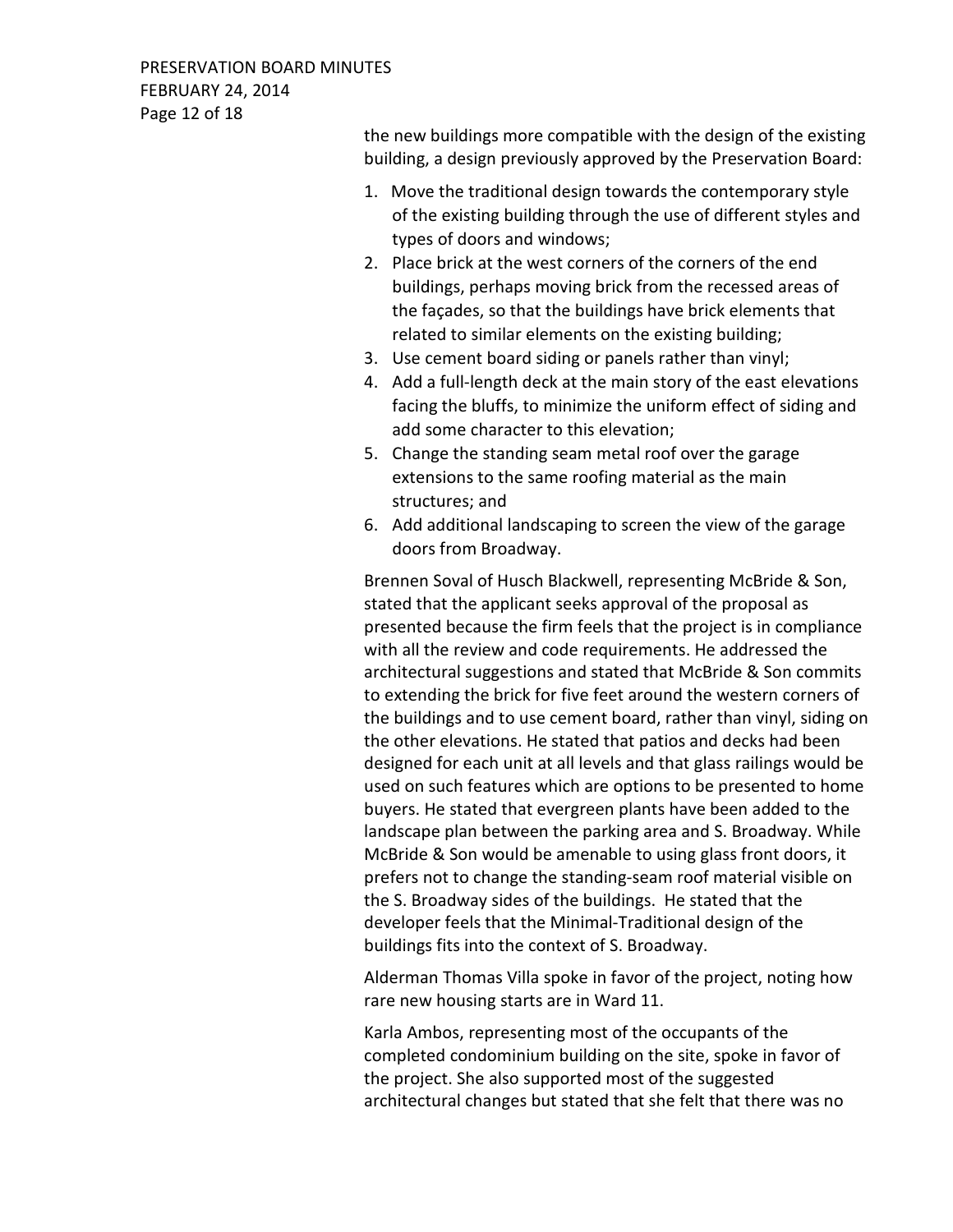PRESERVATION BOARD MINUTES FEBRUARY 24, 2014 Page 13 of 18 need for the new buildings to be contemporary in style. Four other residents of the building who were at the meeting stood in support of Ms. Ambos' statement. Thomas Purcell spoke in support of the McBride firm as a developer and the construction of new non-institutional housing on the bluffs. FINDINGS OF FACTS: The Preservation Board found that: • the property is located within the boundaries of City Landmark #43, the South Broadway Bluff Area; • the designation of the landmark area of the Bluffs was to protect the bluffs and no specific standards have been adopted for the landmark district; • the proposed new construction completes a project reviewed and approved by the Preservation Board in 2005, on which construction began in 2007; • many of the parameters of the project, such as the placement of the buildings has already been determined and clearly serve the intentions of the Landmark designation; and suggestions have been made in support of the concept that the new buildings should be architecturally compatible so as to appear clearly to be part of the same development as the existing one. BOARD ACTION: It was the decision of the Preservation Board to grant approval of the building permit application and Preliminary Review of the proposed new construction subject to the condition that Applicant continue to work with Staff on design and material details to make the new buildings blend with the existing building. Preservation Board members asked that the changes include adding five feet of brick return on the western corners of the buildings; using cement board siding rather than vinyl siding; and including conifers in the landscaping between the new construction and S. Broadway, pursuant to the testimony of the Applicant. The motion was made by Board member Nate Johnson and seconded by Ms. Fathman. The motion passed with six Board Members voting in favor of the motion and none opposing it.

## **APPEAL OF DENIALS**

#### **H. 2013.2110 3120 HAWTHORNE BLVD. COMPTON HILL HISTORIC DISTRICT**

Owner/Applicant: Lindsay D. Barth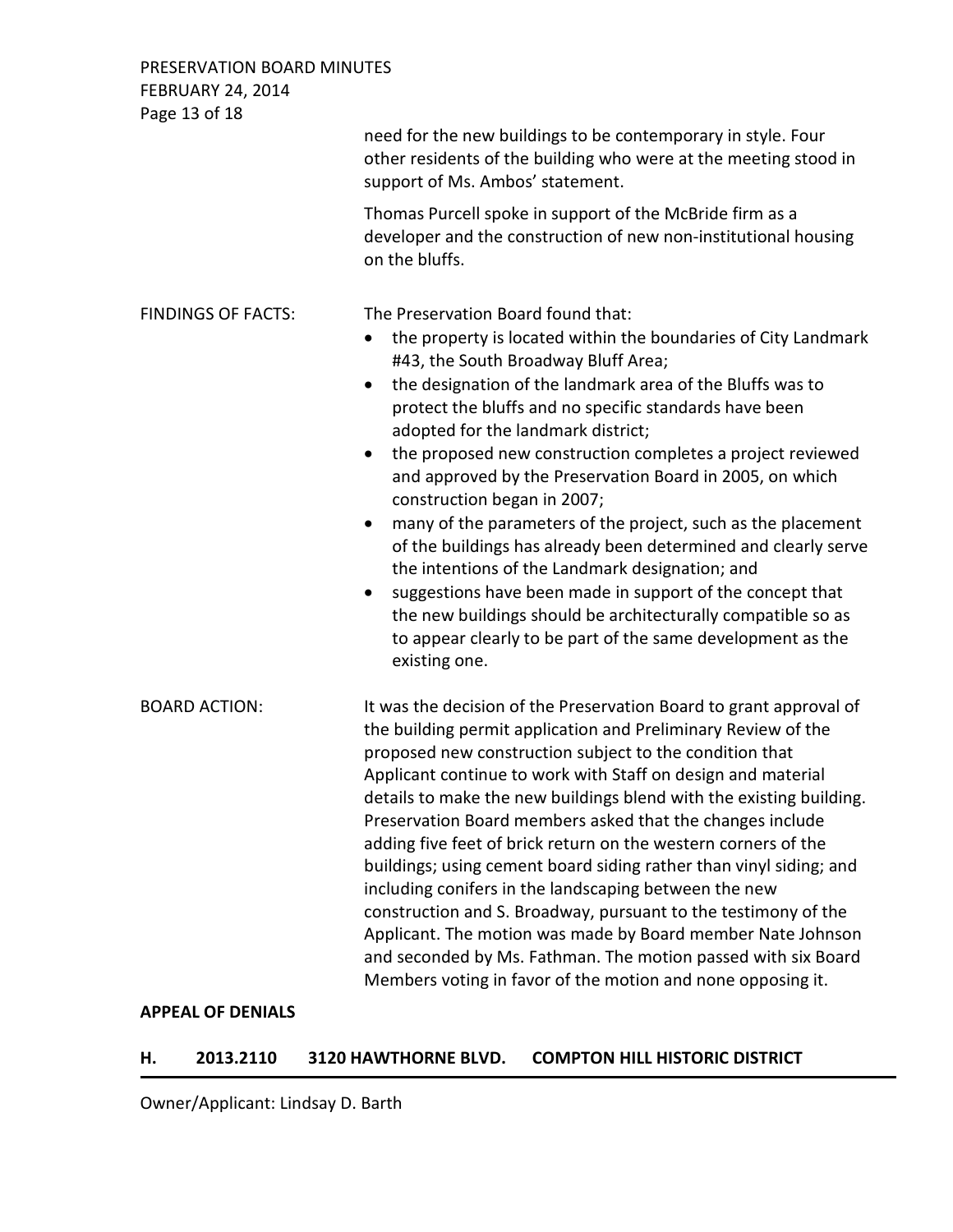PRESERVATION BOARD MINUTES FEBRUARY 24, 2014 Page 14 of 18

| <b>RESIDENTIAL PLAN:</b>  | Appeal of a denial of a building permit application for alterations<br>to a four-season room.                                                                                                                                                                                                                                                                                                                                                                                                                                                                                                                                                                                                                                                                                                                                                                                                  |
|---------------------------|------------------------------------------------------------------------------------------------------------------------------------------------------------------------------------------------------------------------------------------------------------------------------------------------------------------------------------------------------------------------------------------------------------------------------------------------------------------------------------------------------------------------------------------------------------------------------------------------------------------------------------------------------------------------------------------------------------------------------------------------------------------------------------------------------------------------------------------------------------------------------------------------|
| PROCEEDINGS:              | On February 24, 2014, the Preservation Board of the City of St.<br>Louis met pursuant to Ordinance #64689 of the City Code, to<br>consider an Appeal of the Director's Denial of an application to<br>retain a rebuilt enclosed side porch, located in the Compton Hill<br>Certified Local Historic District.                                                                                                                                                                                                                                                                                                                                                                                                                                                                                                                                                                                  |
|                           | Board members, Richard Callow (Chairman), Alderman Craig<br>Schmid, David Richardson, David Visintainer, Nate Johnson,<br>Melanie Fathman, Michael Killeen and Anthony Robinson were<br>present for the testimony for this agenda item.                                                                                                                                                                                                                                                                                                                                                                                                                                                                                                                                                                                                                                                        |
|                           | Andrea Gagen of the Cultural Resources Office submitted into the<br>record certified copies of City Ordinances #64689, as amended by<br>Ordinance #64925, and the Compton Hill Certified Local Historic<br>District Ordinance, #57702. Ms. Gagen also submitted into the<br>record the agenda item and presentation. The Cultural Resources<br>received a letter from the Compton Heights Neighborhood<br>Betterment Association stating their approval of the project,<br>subject to certain conditions. This letter was submitted into the<br>record.                                                                                                                                                                                                                                                                                                                                        |
|                           | The owner, Lindsay D. Barth, DPM, FACFAS, testified in his own<br>behalf. He also made a PowerPoint presentation.                                                                                                                                                                                                                                                                                                                                                                                                                                                                                                                                                                                                                                                                                                                                                                              |
| <b>FINDINGS OF FACTS:</b> | The Preservation Board found that:                                                                                                                                                                                                                                                                                                                                                                                                                                                                                                                                                                                                                                                                                                                                                                                                                                                             |
|                           | 3120 Hawthorne is located in the Compton Hill Certified Local<br>$\bullet$<br>Historic District;<br>the changes to the porch were completed without a permit;<br>$\bullet$<br>the existing porch is somewhat wider than the previous porch<br>$\bullet$<br>and the window configurations and exterior detailing were<br>changed;<br>while the previous porch was not historic, the proportion of<br>$\bullet$<br>the window openings more closely matched the existing<br>windows on the front of the house. There were also no<br>muntins in the windows, which made the windows more<br>transparent;<br>the new detailing is compatible with the existing structure and<br>$\bullet$<br>the side windows have limited visibility from the street; and<br>that the window in the porch wall facing the street is the<br>$\bullet$<br>element of the porch that keeps it from being compliant. |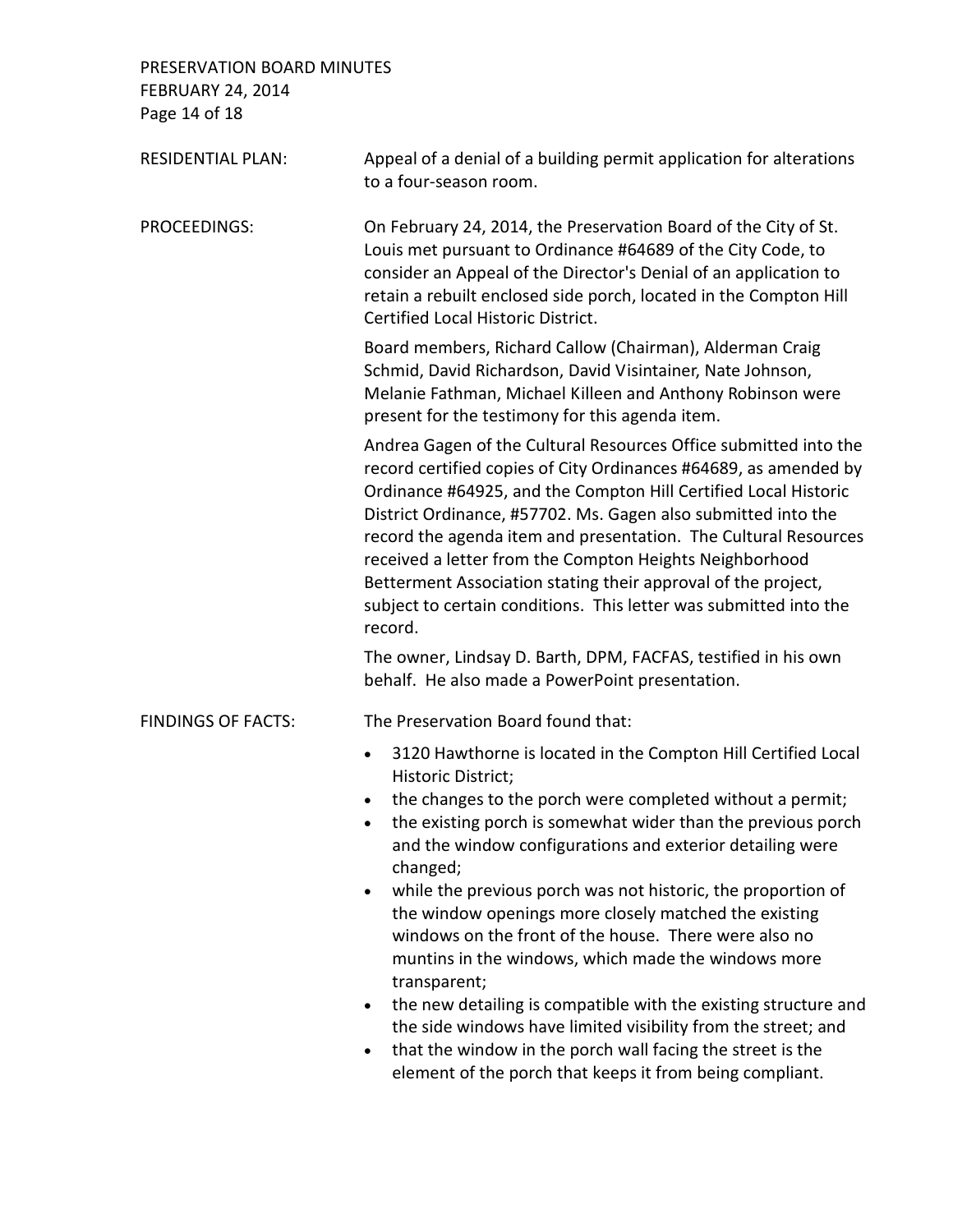PRESERVATION BOARD MINUTES FEBRUARY 24, 2014 Page 15 of 18

BOARD ACTION: After due consideration and after weighing each piece of evidence and making a determination of the credibility of the witnesses, the Board has made a determination as to the substance and credibility of the evidence and exhibits. The Preservation Board overturned the Director's denial to retain a rebuilt enclosed side porch on the condition that the front-facing window be removed and be replaced with two casement windows with an exterior mullion between them. The motion was made by Board Member Anthony Robinson and seconded by Mr. Visintainer. The motion passed unanimously with seven members voting.

#### **I. 2014.0017 5739 McPHERSON AVENUE SKINKER DEBALIVIERE HISTORIC DISTRICT**

## Owner: Edward N. Hecker Applicant: MicroGrid Solar – James West

| <b>RESIDENTIAL PLAN:</b> | Appeal of a denial of a building permit application to install solar<br>panels.                                                                                                                                                                                                                                                                                                                                                                                                               |
|--------------------------|-----------------------------------------------------------------------------------------------------------------------------------------------------------------------------------------------------------------------------------------------------------------------------------------------------------------------------------------------------------------------------------------------------------------------------------------------------------------------------------------------|
| <b>PROCEEDINGS:</b>      | On February 24, 2014, the Preservation Board of the City of St.<br>Louis met, pursuant to Ordinance #64689 of the City Code, to<br>consider an appeal of the Director's Denial of a building permit<br>application for installation of street visible solar panels at 5739<br>McPherson, in the Skinker-DeBaliviere Neighborhood Local<br>Historic District. The contractor submitted the application and the<br>owner submitted the appeal.                                                  |
|                          | Board members, Richard Callow (Chairman), Alderman Craig<br>Schmid, David Visintainer, Melanie Fathman, Nate Johnson, and<br>Anthony Robinson were present for the testimony for this agenda<br>item.                                                                                                                                                                                                                                                                                         |
|                          | Bob Bettis of the Cultural Resources Office made a presentation<br>that examined the section of City Ordinance #57688, which sets<br>forth the standards for residential rehabilitation in the Skinker-<br>DeBaliviere Neighborhood Historic District as well as the Solar<br>Panel Installation Policy for Local Historic Districts. He testified<br>that the project was not in compliance with the Standards as<br>the solar array will be installed on a street visible side of the roof. |
|                          | Mr. Bettis entered into the record certified copies of Ordinances<br>#64689 and #57702, and the Solar Panel Installation Policy; the<br>Board agenda, the PowerPoint presentation for 5739 McPherson;<br>and the building permit application, including all construction<br>documents.                                                                                                                                                                                                        |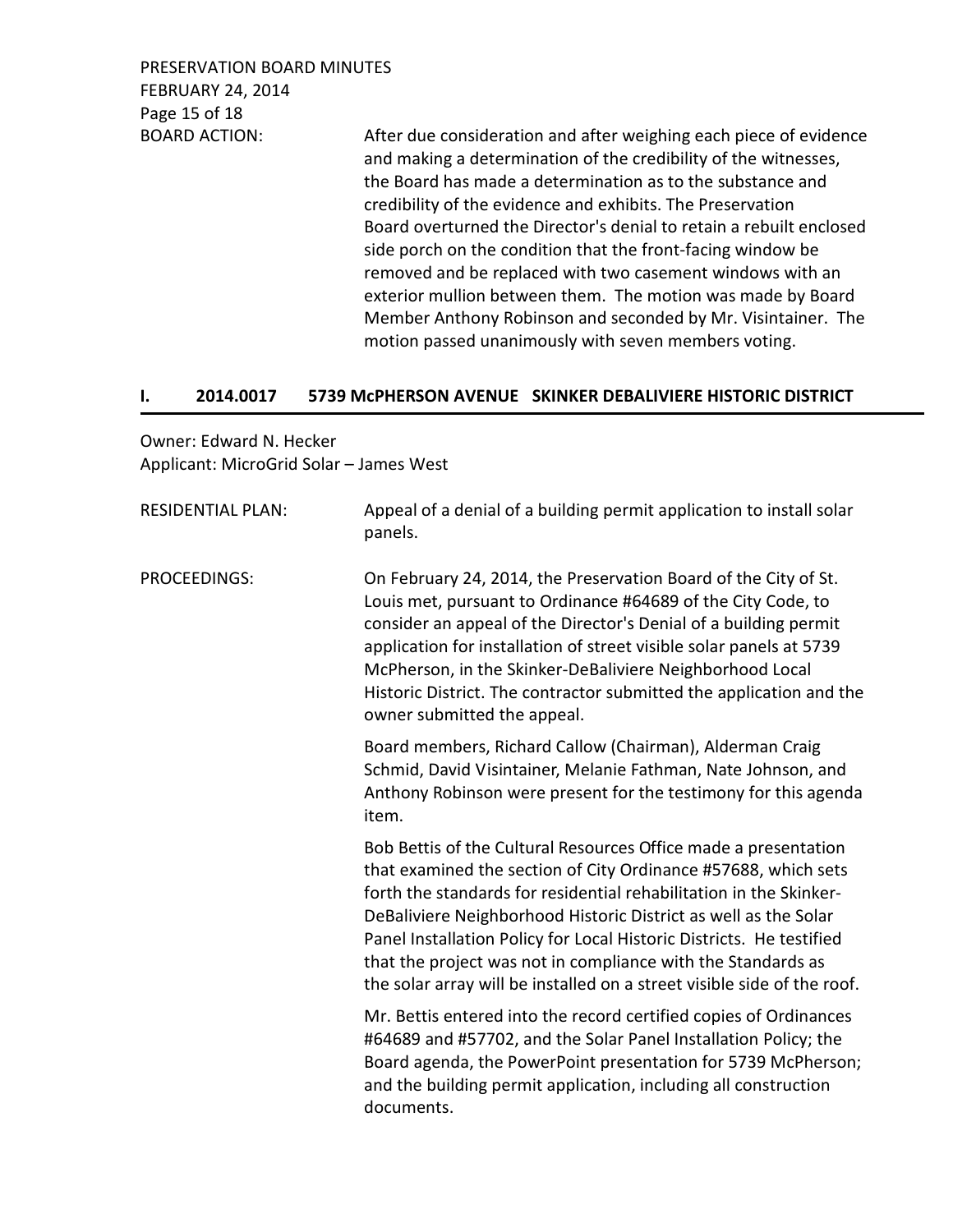PRESERVATION BOARD MINUTES FEBRUARY 24, 2014

| Edward Hecker, the owner and appellant, testified on his own<br>behalf, and Ben Gooden, the contractor also testified.                                                                                                                                                                                                                                                                                                                                                                                                                                                                                                                                                                                        |
|---------------------------------------------------------------------------------------------------------------------------------------------------------------------------------------------------------------------------------------------------------------------------------------------------------------------------------------------------------------------------------------------------------------------------------------------------------------------------------------------------------------------------------------------------------------------------------------------------------------------------------------------------------------------------------------------------------------|
| The Preservation Board found that:<br>5739 McPherson, constructed in 2005, is located in<br>$\bullet$<br>the Skinker-DeBaliviere Local Historic District;<br>the proposed array would be on the street-facing roof slope, a<br>$\bullet$<br>location specifically noted as not compliant with the visual<br>compatibility standards for solar panel installation;<br>the visual compatibility solar panel installation policy applies<br>$\bullet$<br>to modern as well as historic buildings located in local historic<br>districts; and<br>that the owner is also proposing to install solar panels on the<br>$\bullet$<br>garage roof which will not be visible, and that installation can<br>be approved. |
| After due consideration and after weighing each piece of evidence<br>and making a determination of the credibility of the witnesses,<br>the Board has made a determination as to the substance and<br>credibility of the evidence and exhibits.                                                                                                                                                                                                                                                                                                                                                                                                                                                               |
| It was the decision of the Preservation Board to uphold the<br>Director's denial of the building permit, as the solar panels do not<br>comply with the Skinker-De Baliviere Historic District Standards or<br>the Solar Panel Installation Policy for Local Historic Districts. The<br>motion was made by Board member Nate Johnson and seconded<br>by Mr. Robinson. The motion passed with five Board Members<br>voting in favor of the motion and none opposing it.                                                                                                                                                                                                                                         |
|                                                                                                                                                                                                                                                                                                                                                                                                                                                                                                                                                                                                                                                                                                               |

## **J. 2014.0072 3023 ALLEN AVENUE COMPTON HILL HISTORIC DISTRICT**

Owner/Applicant: GreenStone Investments LLC – Shario Mansuri

| <b>RESIDENTIAL PLAN:</b> | Appeal of a denial of a building permit application for alterations<br>to front door and porch.                                                                                                                                                                                                                                                                                                                    |
|--------------------------|--------------------------------------------------------------------------------------------------------------------------------------------------------------------------------------------------------------------------------------------------------------------------------------------------------------------------------------------------------------------------------------------------------------------|
| PROCEEDINGS:             | On February 24, 2014, the Preservation Board of the City of St.<br>Louis met, pursuant to Ordinance #64689 of the City Code, to<br>consider an appeal of the Director's Denial of a building permit<br>application to retain alterations to front door and alter front<br>porch at 3023 Allen, in the Compton Hill Neighborhood Local<br>Historic District. The owner submitted the application and the<br>appeal. |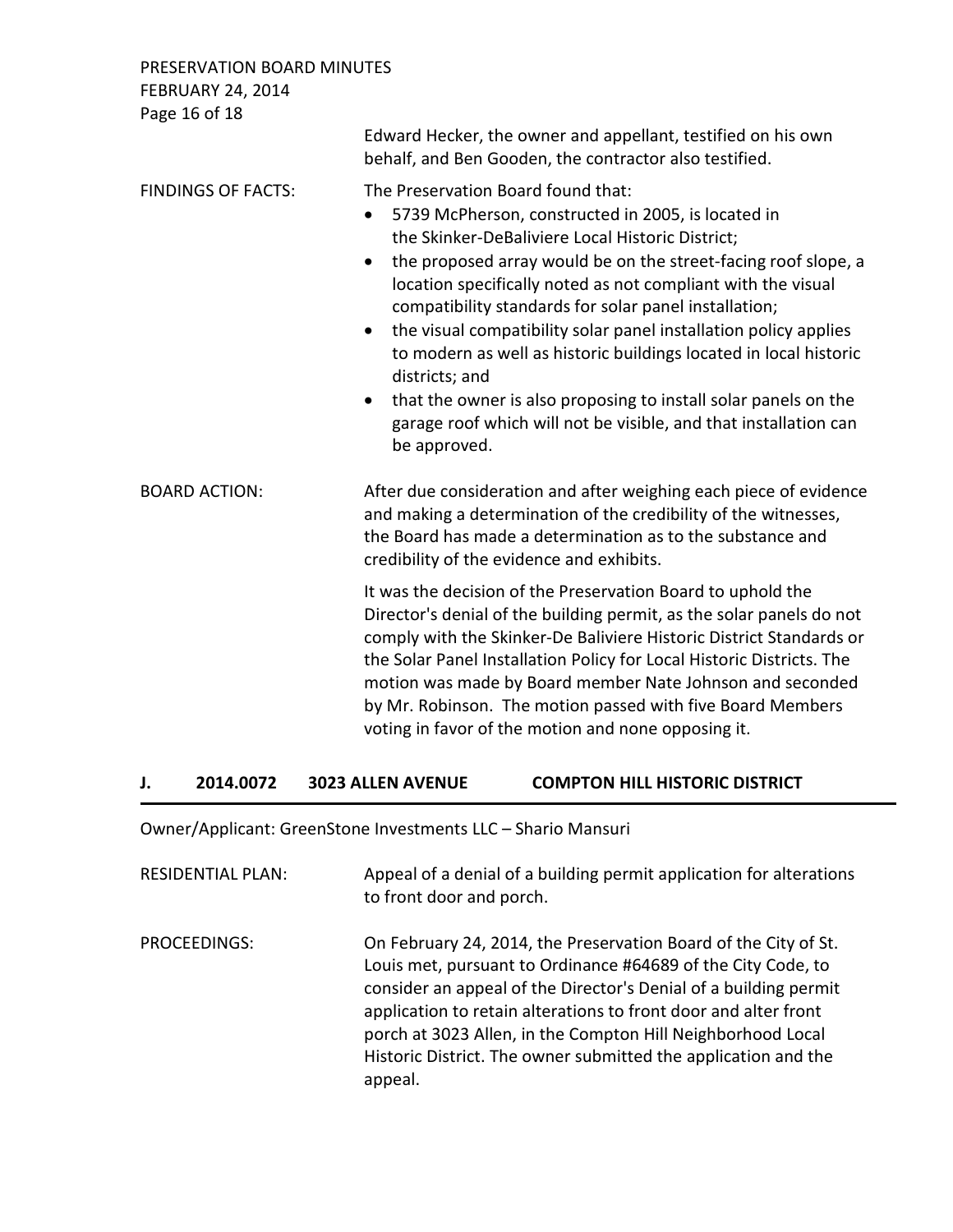## PRESERVATION BOARD MINUTES FEBRUARY 24, 2014 Page 17 of 18

Board members, Richard Callow (Chairman), Alderman Craig Schmid, David Visintainer, Melanie Fathman, Nate Johnson, and Anthony Robinson were present for the testimony for this agenda item.

Bob Bettis of the Cultural Resources Office made a presentation that examined the section of City Ordinance #57702 which sets forth the standards for residential rehabilitation in the Compton Hill Neighborhood Historic District. He testified that the project was not in compliance with the Standards as the altered door does not comply, and proposed porch modifications do not maintain the appearance of the original historic door and porch as required by the standards, which require a porch to be maintained as originally constructed.

Mr. Bettis entered into the record Ordinances #64689 and #57702; the Board agenda and the PowerPoint presentation for 3023 Allen; and the building permit application, including all construction documents.

Shariq Mansuri, the owner and appellant, testified on his own behalf, stating that the he purchased the building in a nearly complete rehabilitated state and was following approved permits for interior work

FINDINGS OF FACTS: The Preservation Board found that:

- 3023 Allen is located in the Compton Hill Local Historic District;
- one of the two original front doors was bricked in without a permit; and
- that the proposed porch alterations do not conform to the Compton Hill Historic District Standards and do not represent an accurate historic porch configuration which requires a porch to be maintained as originally constructed.

BOARD ACTION: After due consideration and after weighing each piece of evidence and making a determination of the credibility of the witnesses, the Board has made a determination as to the substance and credibility of the evidence and exhibits.

> It was the decision of the Preservation Board to uphold the Director's denial of the building permit, as the proposed alterations do not comply with the Compton Hill Historic District Standards. The motion was made by Board member David Visintainer and seconded by Mr. Richardson. The motion